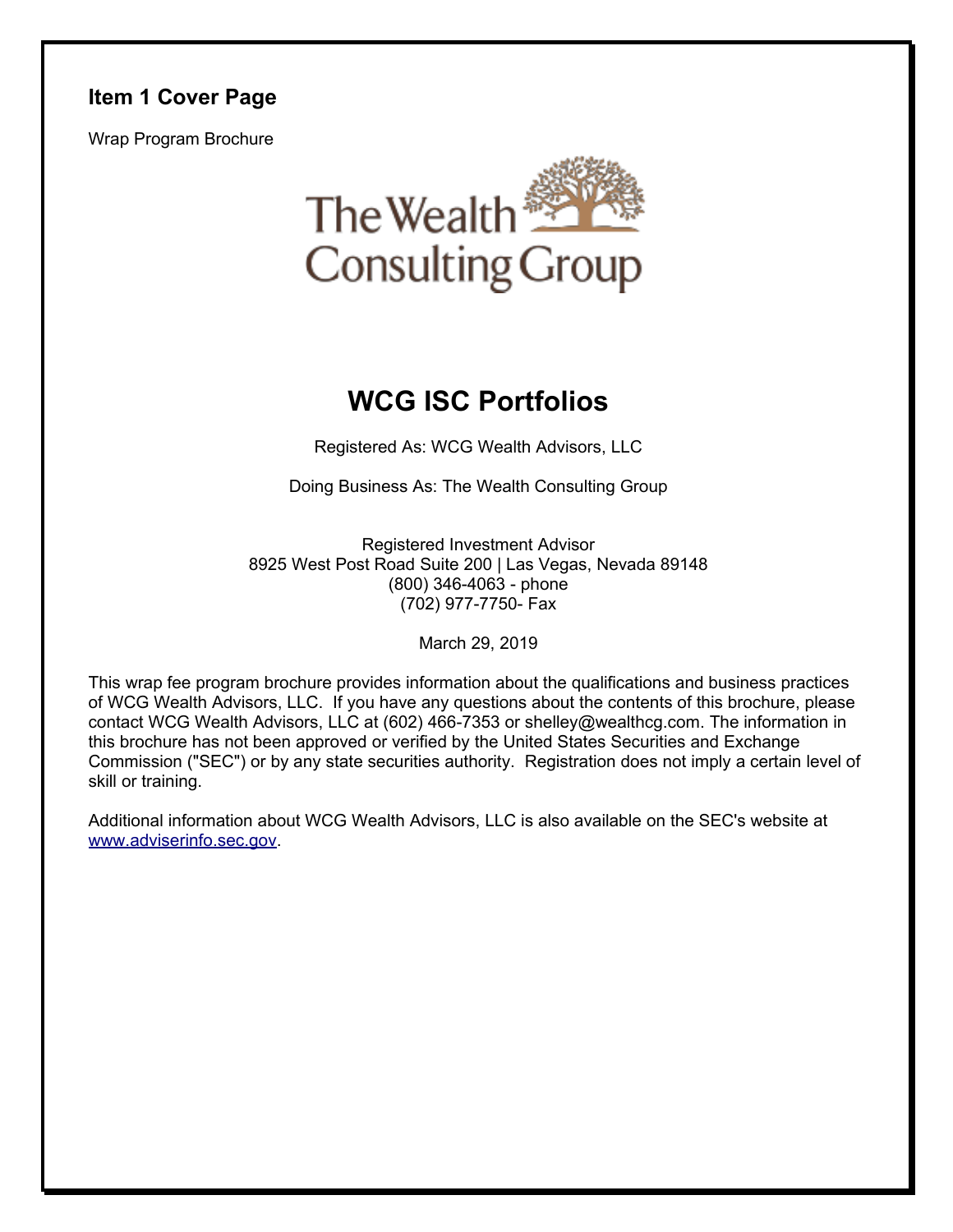## **Item 2 Summary of Material Changes**

Form ADV Part 2 requires registered investment advisers to amend their brochure when information becomes materially inaccurate. If there are any material changes to an adviser's disclosure brochure, the adviser is required to notify you and provide you with a description of the material changes.

Since our last annual updating amendment, dated March 29, 2018 we have made the following material changes to our Form ADV:

• We have added Charles Schwab & Co., Inc. and TD Ameritrade, Inc. as custodians. Please refer to the *Services, Fees, and Compensation* section of this Brochure for further information.

We will ensure that you receive a summary of any material changes to this and subsequent Brochures within 120 days of the close of our business' fiscal year. We may further provide other ongoing disclosure information about material changes as necessary. We will further provide you with a new Brochure as necessary based on changes or new information, at any time, without charge.

Currently, our Disclosure Brochure may be requested by contacting us at (602) 466-7353 or at shelley@wealthcg.com.

Additional information about WCG Wealth Advisors, LLC is also available via the SEC's Web Site [www.adviserinfo.sec.gov.](http://www.adviserinfo.sec.gov/) The SEC's Web Site also provides information about any persons affiliated with WCG Wealth Advisors, LLC who are registered, or are required to be registered, as investment advisor representatives of WCG Wealth Advisors, LLC.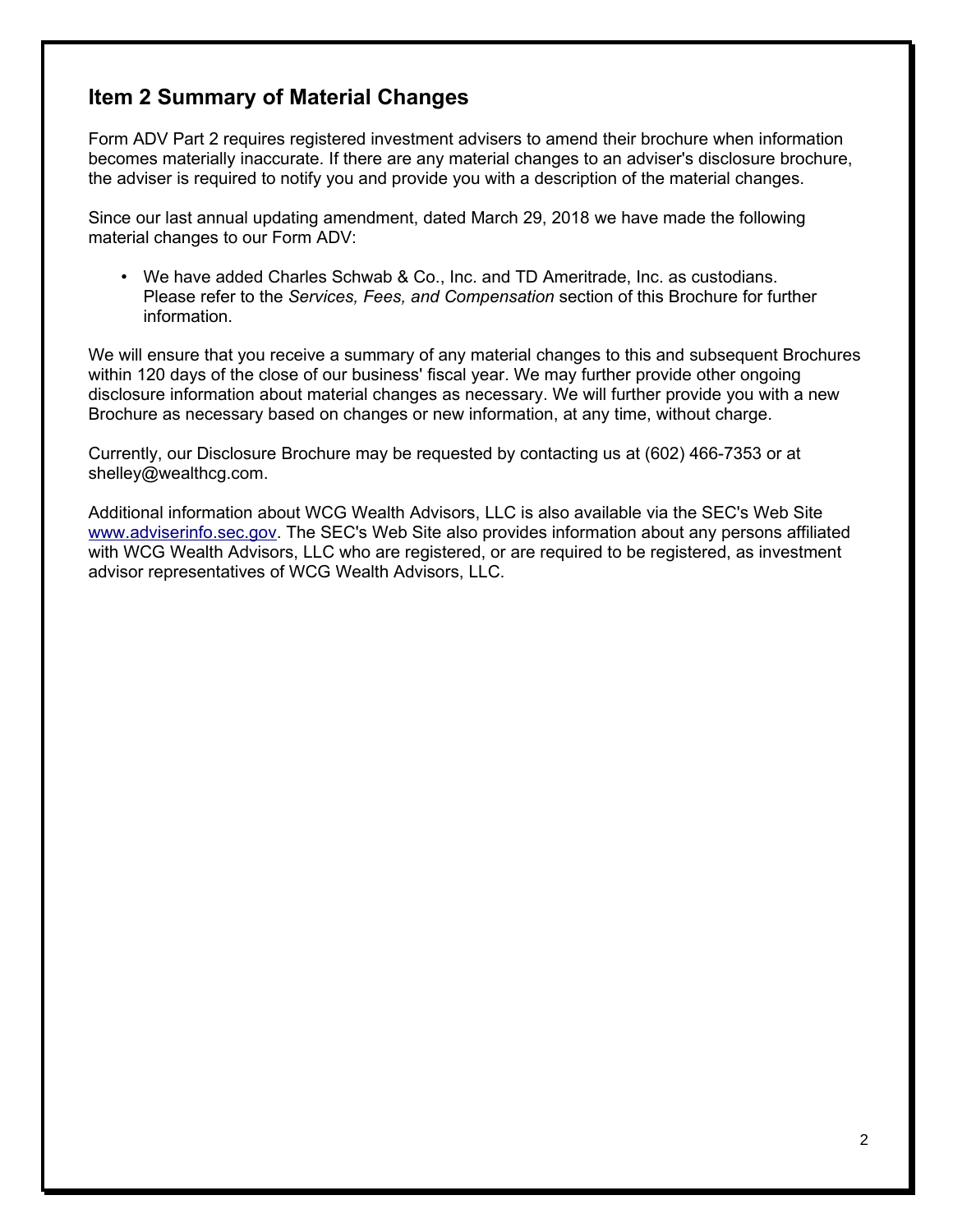# **Item 3 Table of Contents**

| Item 1 Cover Page                                        | Page 1  |
|----------------------------------------------------------|---------|
| Item 1 Cover Page                                        | Page 1  |
| Item 2 Summary of Material Changes                       | Page 2  |
| Item 3 Table of Contents                                 | Page 3  |
| Item 4 Services, Fees, and Compensation                  | Page 4  |
| Item 5 Retirement Plan Services                          | Page 8  |
| Item 6 Account Requirements and Types of Clients         | Page 10 |
| Item 7 Portfolio Manager Selection and Evaluation        | Page 11 |
| Item 8 Client Information Provided to Portfolio Managers | Page 17 |
| Item 9 Client Contact with Portfolio Managers            | Page 17 |
| Item 10 Requirements for State-Registered Advisers       | Page 17 |
| Item 11 Additional Information                           | Page 17 |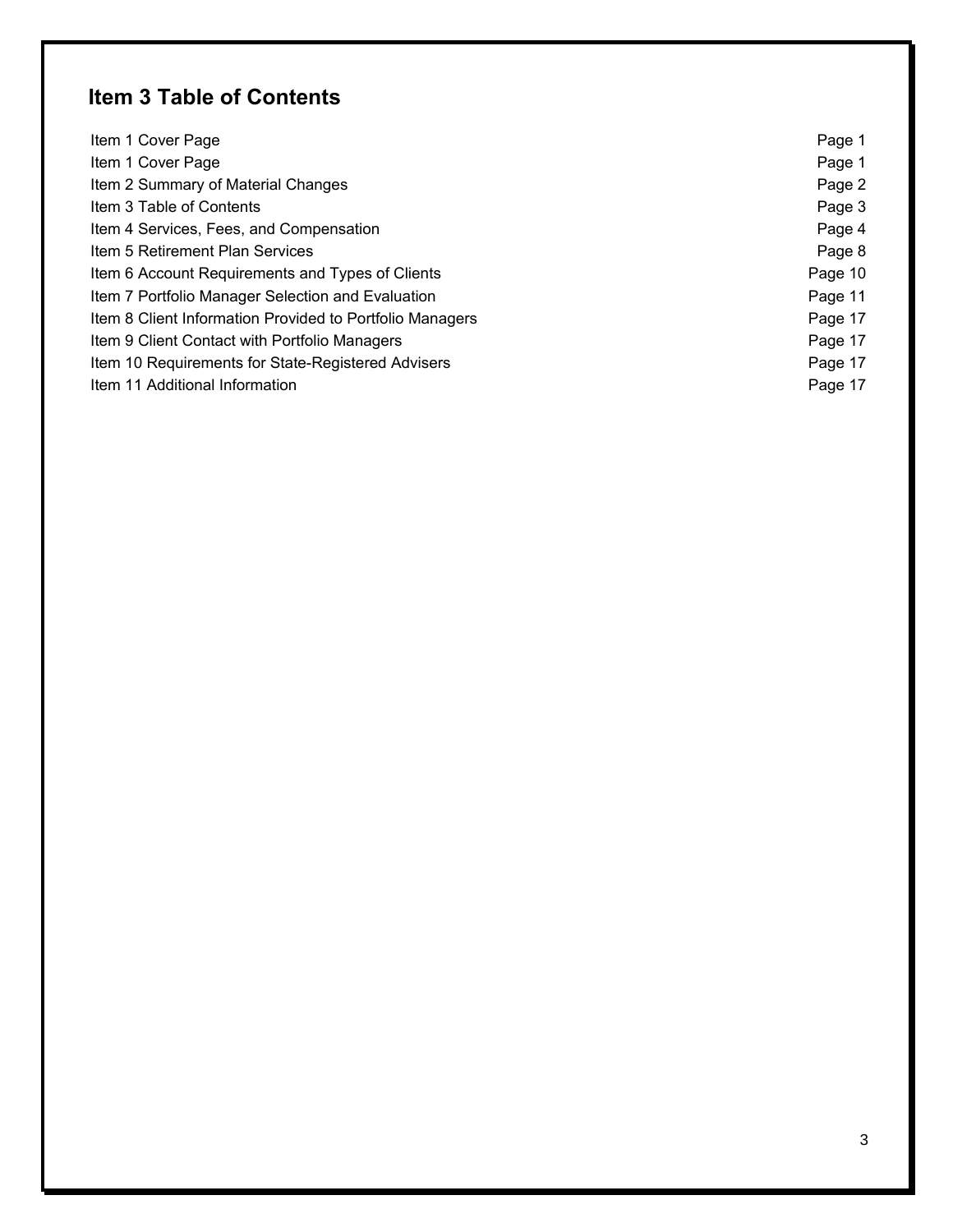## **Item 4 Services, Fees, and Compensation**

## **Services**

WCG Wealth Advisors, LLC ("Advisor") d/b/a The Wealth Consulting Group offers asset management services based on the individual needs of the client. This Brochure provides a description of the advisory services offered under WCG ISC Portfolios. For more information about Advisor's other investment advisory services, please contact Advisor for a copy of a similar brochure that describes such services or go to [www.adviserinfo.sec.gov.](http://www.adviserinfo.sec.gov/)

In WCG ISC Portfolios, Advisor provides ongoing investment advice and management on assets in the client's account. Advisor provides advice on the purchase and sale of various types of investments, such as mutual funds, exchange-traded funds ("ETFs"), variable annuity subaccounts, equities, fixed income securities. Advisor provides advice that is tailored to the individual needs of the client based on the investment objective chosen by the client. Clients may impose restrictions on investing in certain securities or groups of securities by indicating in the written advisory agreement with Advisor.

Advisor provides management services on a discretionary or non-discretionary basis. The client may authorize the Advisor to have discretion on the advisory agreement.

Assets for program accounts are held at LPL Financial ("LPL"), Charles Schwab & Co., Inc. and/or TD Ameritrade, Inc. as custodian(s).

### **Fees**

In WCG ISC Portfolios, clients pay Advisor a single annual advisory fee for advisory services and execution of transactions. Clients do not pay brokerage commissions, markups or transaction charges for execution of transactions in addition to the advisory fee. The advisory fee is negotiable between the client and the Advisor and is set out in the advisory agreement. The advisory fee is a percentage based on the value of all assets in the account, including cash holdings. The maximum advisory fee is 2.5 %. The advisory fee may be higher than the fee charged by other investment advisors for similar services. The advisory fee is paid to Advisor and is shared between Advisor and its associated persons. Advisor does not accept performance-based fees for program accounts.

The advisory fee is deducted from the account by LPL Financial as the custodian of assets based on a written authorization from the client. LPL Financial calculates and deducts the advisory fee quarterly in advance. If the advisory agreement is terminated before the end of the quarterly period, client is entitled to a pro-rated refund of any pre-paid quarterly advisory fee based on the number of days remaining in the quarter after the termination date.

Although clients do not pay a transaction charge for transactions in a program account, clients should be aware that Advisor pays LPL Financial transaction charges for the transactions. The transaction charges paid by Advisor vary based on the type of transaction (e.g., mutual fund, equity or fixed income security) and range from \$0 to \$50. Because Advisor pays the transaction charges in program accounts, there is a conflict of interest. Clients should understand that the cost to Advisor of transaction charges may be a factor that the Advisor considers when deciding which securities to select and how frequently to place transactions in a program account.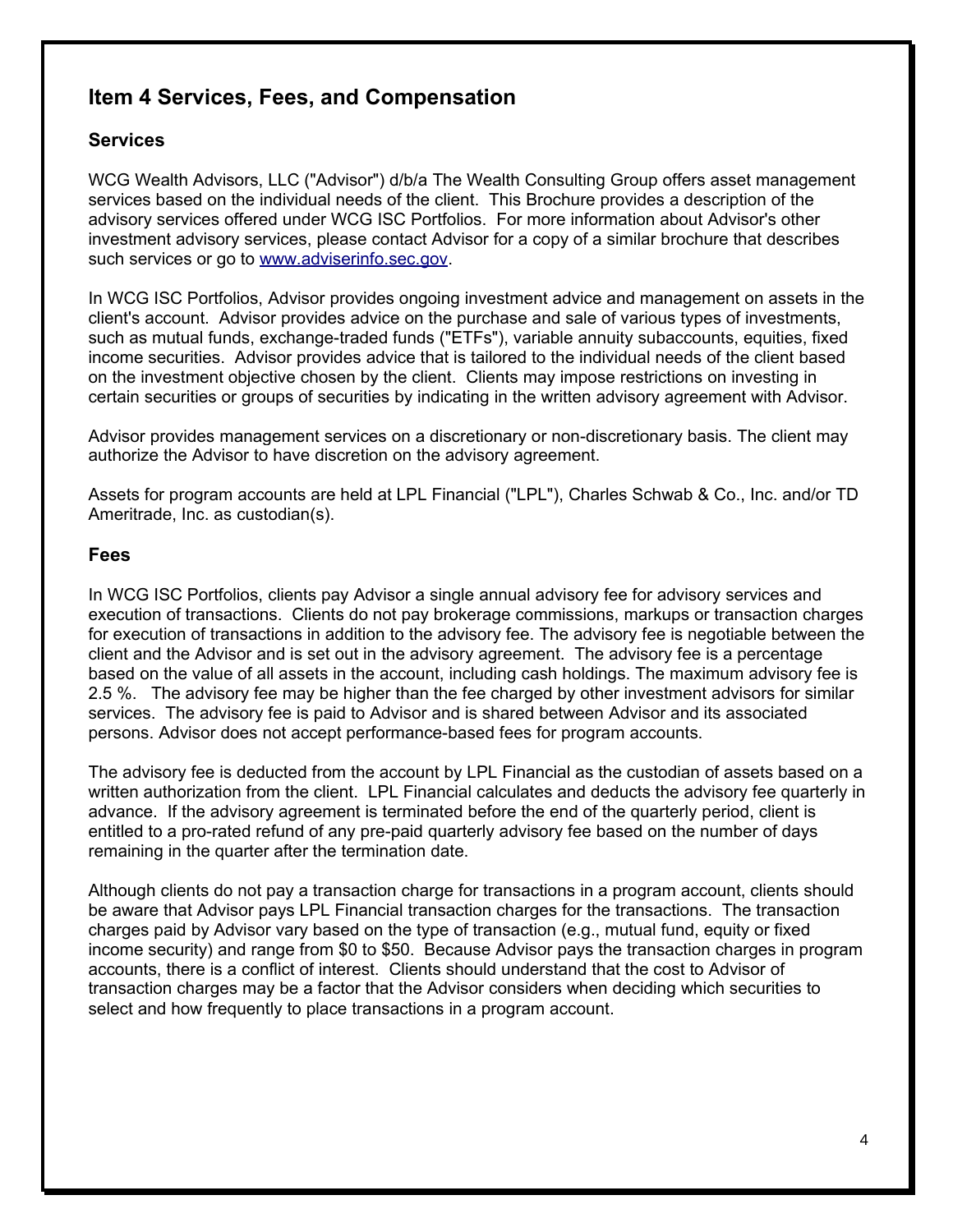## **Other Types of Fees and Charges**

Program accounts will incur additional fees and charges from parties other than the Advisor as noted below. These fees and charges are in addition to the advisory fee paid to Advisor. Advisor does not share in any portion of these third party fees.

LPL Financial, as the custodian and broker-dealer providing brokerage and execution services on program accounts, will impose certain fees and charges. LPL Financial notifies clients of these charges at account opening and makes available a list of these fees and charges on its website at [www.lpl.com.](http://www.lpl.com/) LPL Financial will deduct these fees and charges directly from the client's program account.

There are other fees and charges that are imposed by other third parties that apply to investments in program accounts. Some of these fees and charges are described below.

- If a client's assets are invested in mutual funds or other pooled investment products, clients should be aware that there will be two layers of advisory fees and expenses for those assets. Client will pay an advisory fee to the fund manager and other expenses as a shareholder of the fund. Client will also pay Advisor the advisory fee with respect to those assets. Most of the mutual funds available in the program may be purchased directly. Therefore, clients could generally avoid the second layer of fees by not using the management services of Advisor and by making their own investment decisions.
- Certain mutual funds impose fees and charges such as contingent deferred sales charges, early redemption fees and charges for frequent trading. These charges may apply if client transfers into or purchases such a fund with the applicable charges in a program account.
- Although only no-load and load-waived mutual funds can be purchased in a program account, client should understand that some mutual funds pay asset based sales charges or service fees (e.g., 12b-1 fees) to the custodian with respect to account holdings.
- If client holds a variable annuity as part of an account, there are mortality, expense and administrative charges, fees for additional riders on the contract and charges for excessive transfers within a calendar year imposed by the variable annuity sponsor.

Further information regarding fees assessed by a mutual fund, or variable annuity is available in the appropriate prospectus, which is available upon request from the Advisor or from the product sponsor directly.

## **Other Important Considerations**

- The advisory fee is an ongoing wrap fee for investment advisory services, the execution of transactions and other administrative and custodial services. The advisory fee may cost the client more than purchasing the program services separately, for example, paying an advisory fee plus commissions for each transaction in the account. Factors that bear upon the cost of the account in relation to the cost of the same services purchased separately include the type and size of the account, historical and or expected size or number of trades for the account, and number and range of supplementary advisory and client-related services provided to the client.
- The advisory fee also may cost the client more than if assets were held in a traditional brokerage account. In a brokerage account, a client is charged a commission for each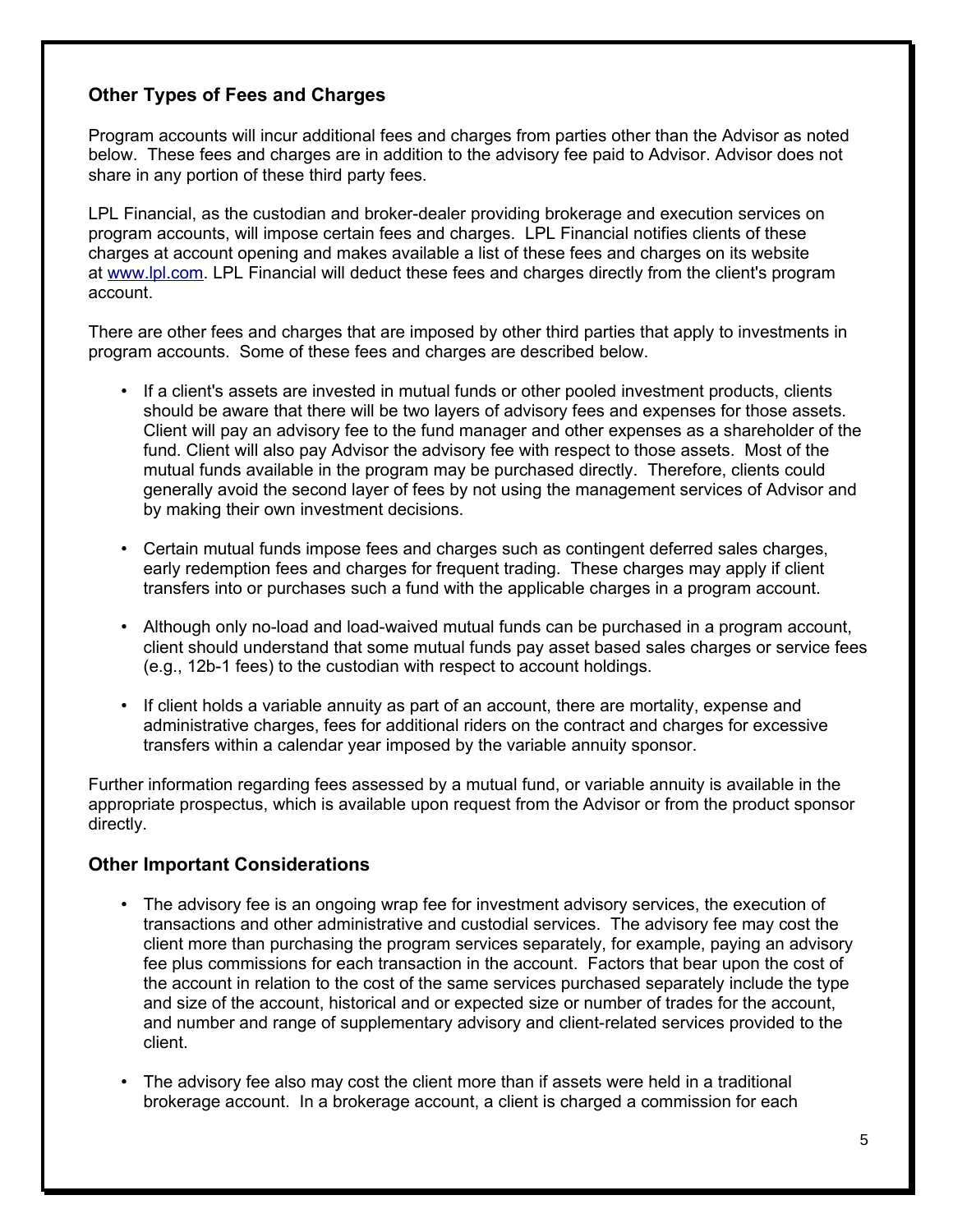transaction, and the representative has no duty to provide ongoing advice with respect to the account. If the client plans to follow a buy and hold strategy for the account or does not wish to purchase ongoing investment advice or management services, the client should consider opening a brokerage account rather than a program account.

- The Advisor recommending the program to the client receives compensation as a result of the client's participation in the program. This compensation includes the advisory fee and also may include other compensation, such as bonuses, awards or other things of value offered by LPL Financial to the Advisor or its associated persons. The amount of this compensation may be more or less than what the Advisor would receive if the client participated in other LPL Financial programs, programs of other investment advisors or paid separately for investment advice, brokerage and other client services. Therefore, the Advisor may have a financial incentive to recommend a program account over other programs and services.
- The investment products available to be purchased in the program can be purchased by clients outside of a program account, through broker-dealers or other investment firms not affiliated with Advisor.

#### **Economic Benefits**

As a registered investment adviser, we have access to the institutional platform of your account custodian. As such, we will also have access to research products and services from your account custodian and/or other brokerage firm. These products are in addition to any benefits or research we pay for with soft dollars, and may include financial publications, information about particular companies and industries, research software, and other products or services that provide lawful and appropriate assistance to our firm in the performance of our investment decision-making responsibilities. Such research products and services are provided to all investment advisers that utilize the institutional services platforms of these firms, and are not considered to be paid for with soft dollars. However, you should be aware that the commissions charged by a particular broker for a particular transaction or set of transactions may be greater than the amounts another broker who did not provide research services or products might charge.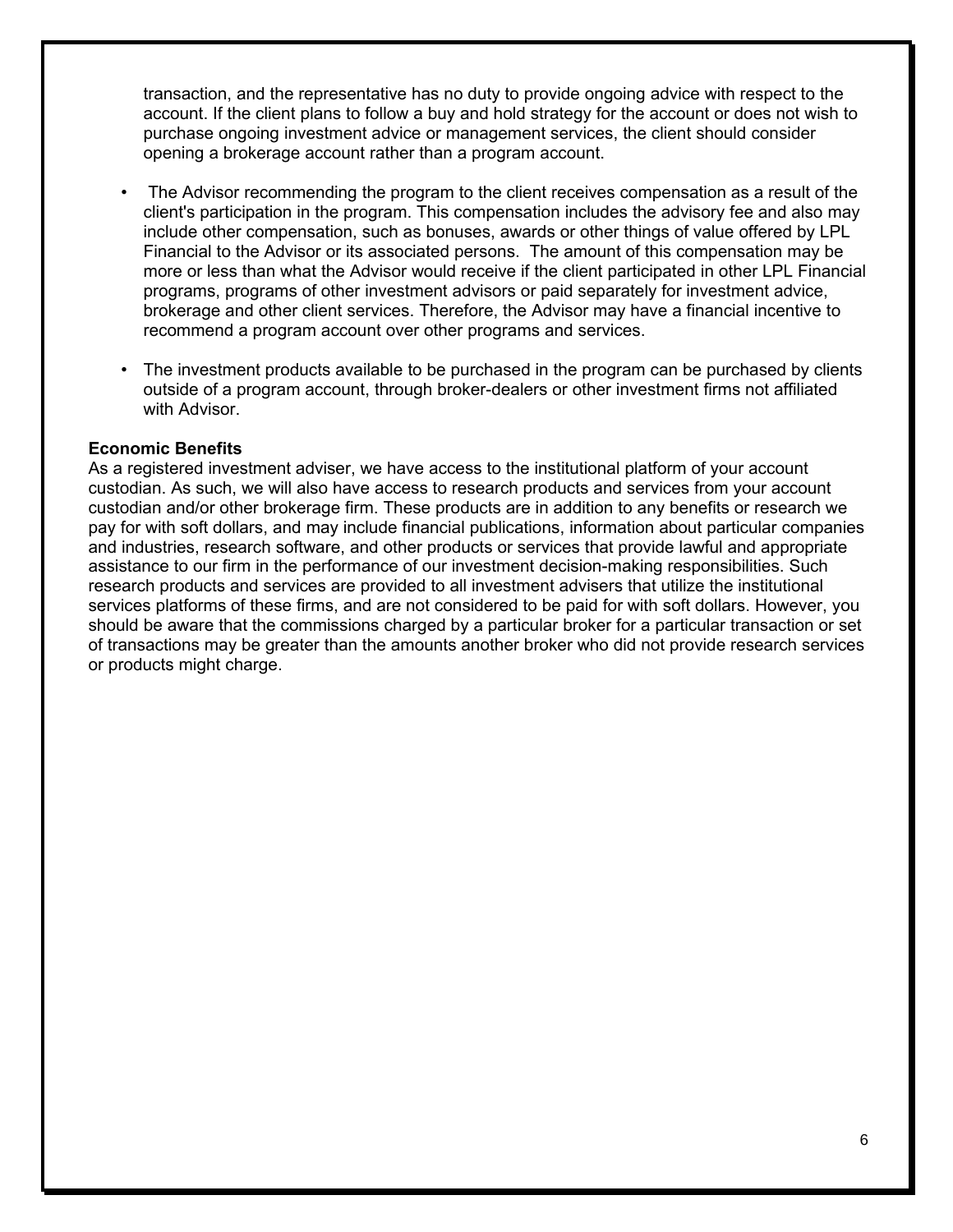### **TD Ameritrade Institutional**

We participate in the institutional advisor program (the "Program") offered by TD Ameritrade Institutional. TD Ameritrade Institutional is a division of TD Ameritrade Inc., member FINRA/SIPC ("TD Ameritrade "), an unaffiliated SEC-registered broker-dealer and FINRA member. TD Ameritrade offers to independent investment advisors services which include custody of securities, trade execution, clearance and settlement of transactions. We receive some benefits from TD Ameritrade through our participation in the Program. As disclosed above, we participate in TD Ameritrade's institutional customer program and we may recommend TD Ameritrade to you for custody and brokerage services. There is no direct link between our participation in the Program and the investment advice we give you, although we receive economic benefits through our participation in the Program that are typically not available to TD Ameritrade retail investors. These benefits include the following products and services (provided without cost or at a discount): receipt of duplicate Client statements and confirmations; research related products and tools; consulting services; access to a trading desk serving our participants; access to block trading (which provides the ability to aggregate securities transactions for execution and then allocate the appropriate shares to your accounts); the ability to have advisory fees deducted directly from your accounts; access to an electronic communications network for order entry and account information; access to mutual funds with no transaction fees and to certain institutional money managers; and discounts on compliance, marketing, research, technology, and practice management products or services provided to us by third party vendors. TD Ameritrade may also have paid for business consulting and professional services received by our related persons. Some of the products and services made available by TD Ameritrade through the Program may benefit us but may not benefit your accounts. These products or services may assist us in managing and administering your accounts, including accounts not maintained at TD Ameritrade. Other services made available by TD Ameritrade are intended to help us manage and further develop our business enterprise. The benefits received by us or our personnel through participation in the Program do not depend on the amount of brokerage transactions directed to TD Ameritrade. As part of our fiduciary duties to you, we endeavor at all times to put your interests first. You should be aware, however, that the receipt of economic benefits by us or our related persons in and of itself creates a potential conflict of interest and may indirectly influence our choice of TD Ameritrade for custody and brokerage services.

## **Charles Schwab & Co., Inc. - Institutional**

In addition, we receive an economic benefit from Schwab in the form of the support products and services it makes available to us and other independent investment advisors whose clients maintain their accounts at Schwab. The availability to us of Schwab's products and services is not based on us giving particular investment advice, such as buying particular securities for our clients.

### Services that Benefit You

Schwab's institutional brokerage services include access to a broad range of investment products, execution of securities transactions, and custody of client assets. The investment products available through Schwab include some to which we might not otherwise have access or that would require a significantly higher minimum initial investment by our clients. Schwab's services described in this paragraph generally benefit you and your account.

### Services that May Not Directly Benefit You

Schwab also makes available to us other products and services that benefit us but may not directly benefit you or your account. These products and services assist us in managing and administering our clients' accounts. They include investment research, both Schwab's own and that of third parties. We may use this research to service all or some substantial number of our clients' accounts, including accounts not maintained at Schwab. In addition to investment research, Schwab also makes available software and other technology that:

• provide access to client account data (such as duplicate trade confirmations and account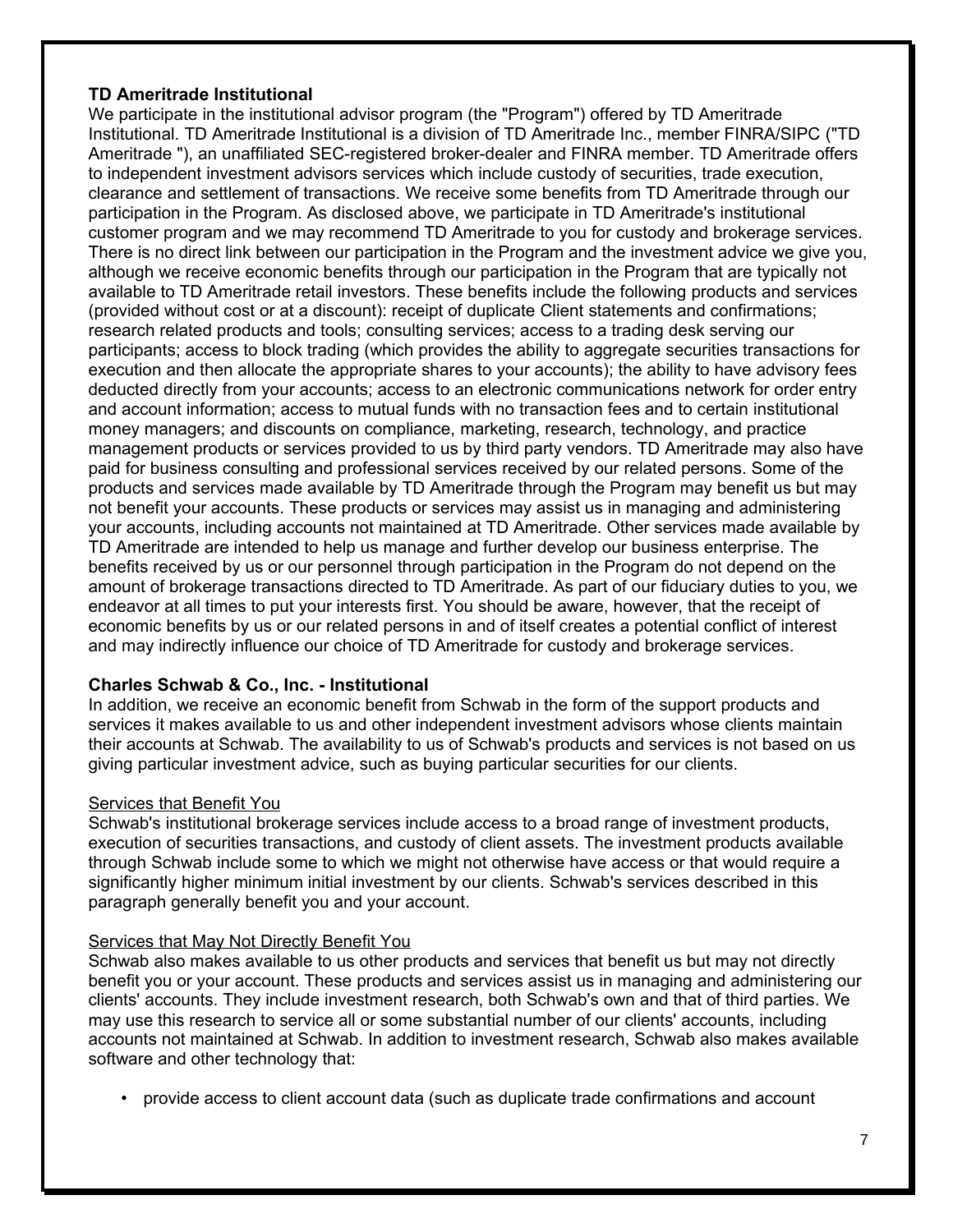statements);

- facilitate trade execution and allocate aggregated trade orders for multiple client accounts;
- provide pricing and other market data; o facilitate payment of our fees from our clients' accounts; and
- assist with back-office functions, recordkeeping and client reporting.

### Services that Generally Benefit Only Us

Schwab also offers other services intended to help us manage and further develop our business enterprise. These services include:

- educational conferences and events;
- technology, compliance, legal, and business consulting;
- publications and conferences on practice management and business succession;
- access to employee benefits providers, human capital consultants and insurance providers;
- discount of up to \$4,250 on PortfolioCenter® software.

Schwab may provide some of these services itself. In other cases, it will arrange for third-party vendors to provide the services to us. Schwab may also discount or waive its fees for some of these services or pay all or a part of a third party's fees. Schwab may also provide us with other benefits such as occasional business entertainment of our personnel.

### **Brokerage for Client Referrals**

We do not receive client referrals from broker-dealers in exchange for cash or other compensation, such as brokerage services or research.

### **Mutual Fund Share Classes**

Mutual funds are sold with different share classes, which carry different cost structures. Each available share class is described in the mutual fund's prospectus. When we purchase, or recommend the purchase of, mutual funds for a client, we select the share class that is deemed to be in the client's best interest, taking into consideration cost, tax implications, and other factors. When the fund is available for purchase at net asset value, we will purchase, or recommend the purchase of, the fund at net asset value. We also review the mutual funds held in accounts that come under our management to determine whether a more beneficial share class is available, considering cost, tax implications, and the impact of contingent deferred sales charges.

## **Item 5 Retirement Plan Services**

WCG Wealth Advisors, LLC is focused on providing advisory services to retirement plan sponsors and to individual participants holding assets in retirement plans. Services provided to retirement plans covered by ERISA will be identified as WCG Fiduciary Management Services, WCG Fiduciary Consulting Services or WCG Non-Fiduciary Services in the Advisory Agreement. Clients are required to execute an Investment Advisory Agreement which will disclose the details and provisions of the selected retirement plan services.

For services categorized as WCG Fiduciary Management Services, WCG Wealth Advisors, LLC will act as the Investment Manager as defined by Section 3(38) of ERISA. When providing WCG Fiduciary Management Services, WCG Wealth Advisors, LLC's services include discretionary authority to make investment decisions over assets of a retirement plan. WCG Wealth Advisors, LLC acknowledges that it is a fiduciary with respect to its exercise of investment decisions over these assets of a retirement plan. WCG Wealth Advisors, LLC acknowledges that in performing Fiduciary Management, WCG Wealth Advisors, LLC is acting as a "fiduciary" as such term is defined under Section 3(21)(A)(ii) of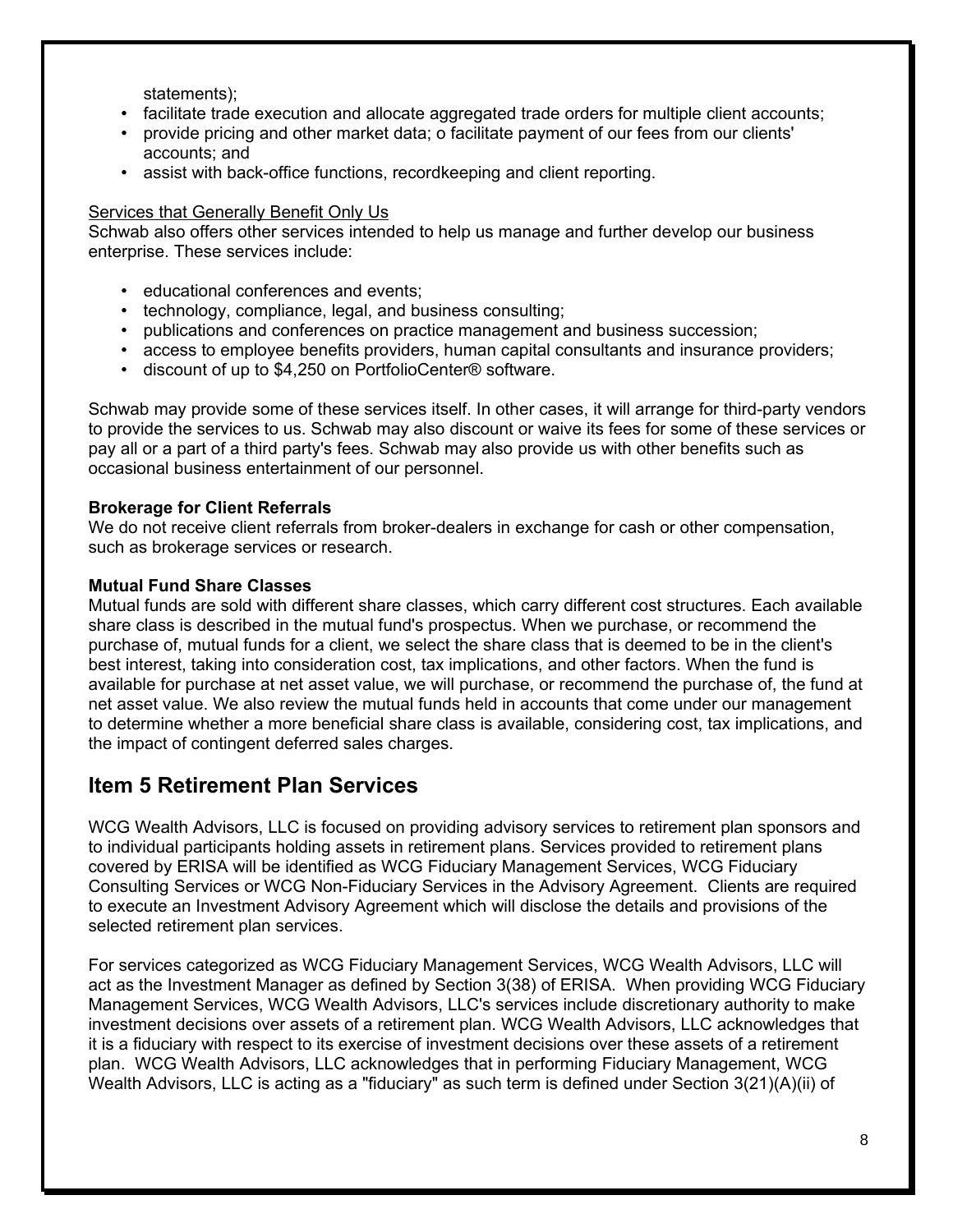Employee Retirement Income Security Act of 1974 ("ERISA"). WCG Wealth Advisors, LLC will act in a manner consistent with the requirements of a fiduciary under ERISA for all services for which WCG Wealth Advisors, LLC is considered a fiduciary under ERISA.

For services categorized as WCG Fiduciary Consulting Services as defined by Section 3(21) of ERISA, all recommendations of investment options and portfolios will be submitted to the client for the client's ultimate approval or rejection. For WCG Fiduciary Consulting Services, the retirement plan sponsor client who elects to implement any recommendations made by WCG Wealth Advisors, LLC is solely responsible for implementing all transactions.

WCG Fiduciary Consulting Services are not management services, and WCG Wealth Advisors, LLC does not serve as administrator or trustee of the retirement plan. WCG Wealth Advisors, LLC does not act as custodian for any client account or have authority to initiate third-party disbursements of client funds or securities with the exception of, for some accounts, having written authorization from the client to deduct our fees.

WCG Wealth Advisors, LLC will act in a manner consistent with the requirements of a fiduciary under ERISA for all services for which WCG Wealth Advisors, LLC is considered a fiduciary under ERISA. If a retirement plan has elected to receive WCG Fiduciary Consulting Services and not WCG Fiduciary Management Services, WCG Wealth Advisors, LLC (a) has no responsibility and will not (i) exercise any discretionary authority or discretionary control respecting management of Client's retirement plan, (ii) exercise any authority or control respecting management or disposition of assets of Client's retirement plan, or (iii) have any discretionary authority or discretionary responsibility in the administration of Client's retirement plan or the interpretation of Client's retirement plan documents, (b) is not an "investment manager" as defined in Section 3(38) of ERISA and does not have the power to manage, acquire or dispose of any plan assets, and (c) is not the "Administrator" of Client's retirement plan as defined in ERISA.

Although an investment advisor is considered a fiduciary under the Investment Advisors Act of 1940 and required to meet the fiduciary duties as defined by the Advisors Act, the retirement plan services that are identified as Non-Fiduciary should not be considered fiduciary services for the purposes of ERISA since WCG Wealth Advisors, LLC is not acting as a fiduciary to the Plan as the term "fiduciary" is defined in Section 3(21)(A)(ii) of ERISA. The exact suite of services provided to a client will be listed and detailed in the Investment Advisory Agreement.

To the extent required by ERISA Regulation Section 2550.408b-2(c), WCG Wealth Advisors, LLC will disclose any change to the information that we are required to disclose under ERISA Regulation Section 2550.408b-2(c)(1)(iv) as soon as practicable, but no later than sixty (60) days from the date on which we are informed of the change (unless such disclosure is precluded due to extraordinary circumstances beyond our control, in which case the information will be disclosed as soon as practicable).

In accordance with ERISA Regulation Section 2550.408b-2(c)(vi)(A), WCG Wealth Advisors, LLC will disclose within thirty (30) days following receipt of a written request from the responsible plan fiduciary or Plan Administrator (unless such disclosure is precluded due to extraordinary circumstances beyond our control, in which case the information will be disclosed as soon as practicable) all information related to the Retirement Plan Services Agreement and any compensation or fees received in connection with that Agreement that is required for the Plan to comply with the reporting and disclosure requirements of Title 1 of ERISA and the regulations, forms and schedules issued thereunder.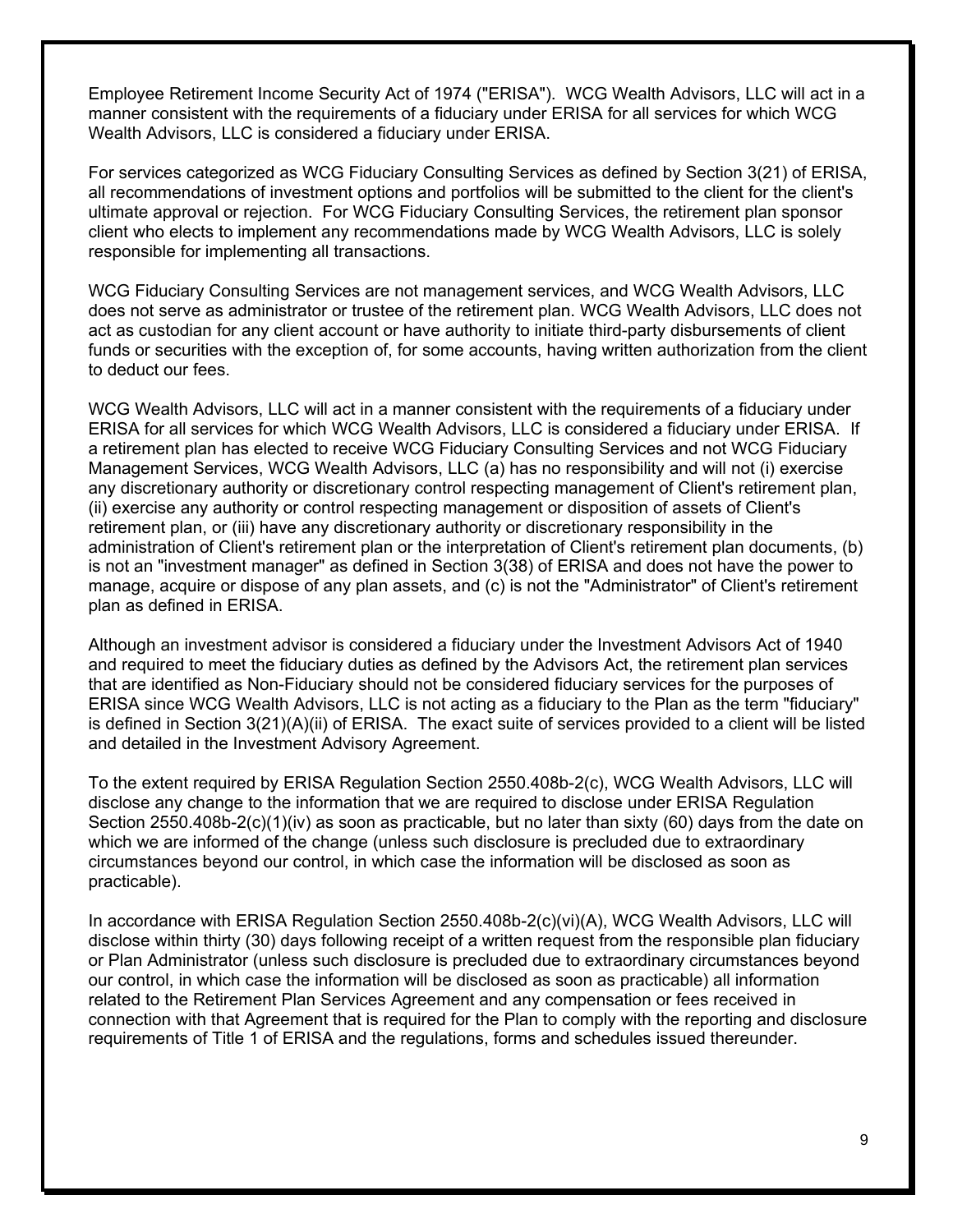## **Fees for Retirement Plan Services**

For the Retirement Plan Services provided by WCG Wealth Advisors, LLC, clients will be charged a fee as described in the Advisory Agreement. Fees are charged in advance at the beginning of each calendar quarter. Payments for services are due within thirty (30) days after the quarter end.

WCG Wealth Advisors, LLC will not be compensated based on capital gains or capital appreciation of the funds held by the Plan. WCG Wealth Advisors, LLC will not maintain custody of any Plan assets. Clients will authorize any broker-dealer or mutual fund sponsor that maintains custody of the Plan's assets to automatically deduct all fees owed to WCG Wealth Advisors, LLC from the Plan's assets and to pay such fees directly to WCG Wealth Advisors, LLC when they are due.

Fees are prorated (based on the number of days' services will be provided) for partial billing periods. If services begin other than on the first day of the quarter, the prorated fee for the initial partial quarter will be calculated on the total plan(s) value on the last day of that initial calendar quarter, billed in arrears, and prorated from the effective date of the Agreement. The initial pro-rated fee for the initial partial quarter's services will be billed at the same time as the first full quarter's fees are billed in advance.

WCG Wealth Advisors, LLC believes that its annual fee is reasonable in relation to the services provided and the fees charged by other retirement plan consultants, including investment advisors, offering similar services/programs. However, WCG Wealth Advisors, LLC's annual fee may be higher or lower than that charged by other consultants offering similar services and programs. In addition to WCG Wealth Advisors, LLC's compensation, clients will incur charges imposed at the investment level (e.g., mutual fund advisory fees and other fund expenses) and charges imposed by the Plan's custodian and Third-Party Administrator (if applicable). A description of mutual fund fees and expenses are available in each mutual fund prospectus.

The Plan's custodian or the Third-Party Administrator to the Plan will send statements to the Plan, at least quarterly, showing all disbursements from the Plan, including, if applicable, the amount of the fee paid to WCG Wealth Advisors, LLC directly from the Plan and when such fee is deducted directly from the Plan. Any discrepancies between fee billing notices received from WCG Wealth Advisors, LLC and the statements received from the Plan custodian or Third-Party Administrator should be immediately reported to WCG Wealth Advisors, LLC and/or to the issuer of the account statements (the Plan custodian or Third-Party Administrator).

Brokerage commissions and/or transaction ticket fees charged by the custodian will be billed directly to the client by the custodian. WCG Wealth Advisors, LLC will not receive any portion of such brokerage commissions or transaction fees from the custodian or the client.

The fees charged by WCG Wealth Advisors, LLC are in addition to other costs charged by third parties for custodial, legal, accounting, or record keeping tasks. In addition, the client may incur certain charges imposed by third parties other than WCG Wealth Advisors, LLC in connection with investments made through the Plan, including but not limited to, 12(b)-1 fees and surrender charges, variable annuity fees and surrender charges, and qualified retirement plan fees.

## **Item 6 Account Requirements and Types of Clients**

A minimum account value of \$25,000 is generally required for the program. In certain instances, Advisor will permit a lower minimum account size.

The program is available for individuals and High Net-Worth Individuals.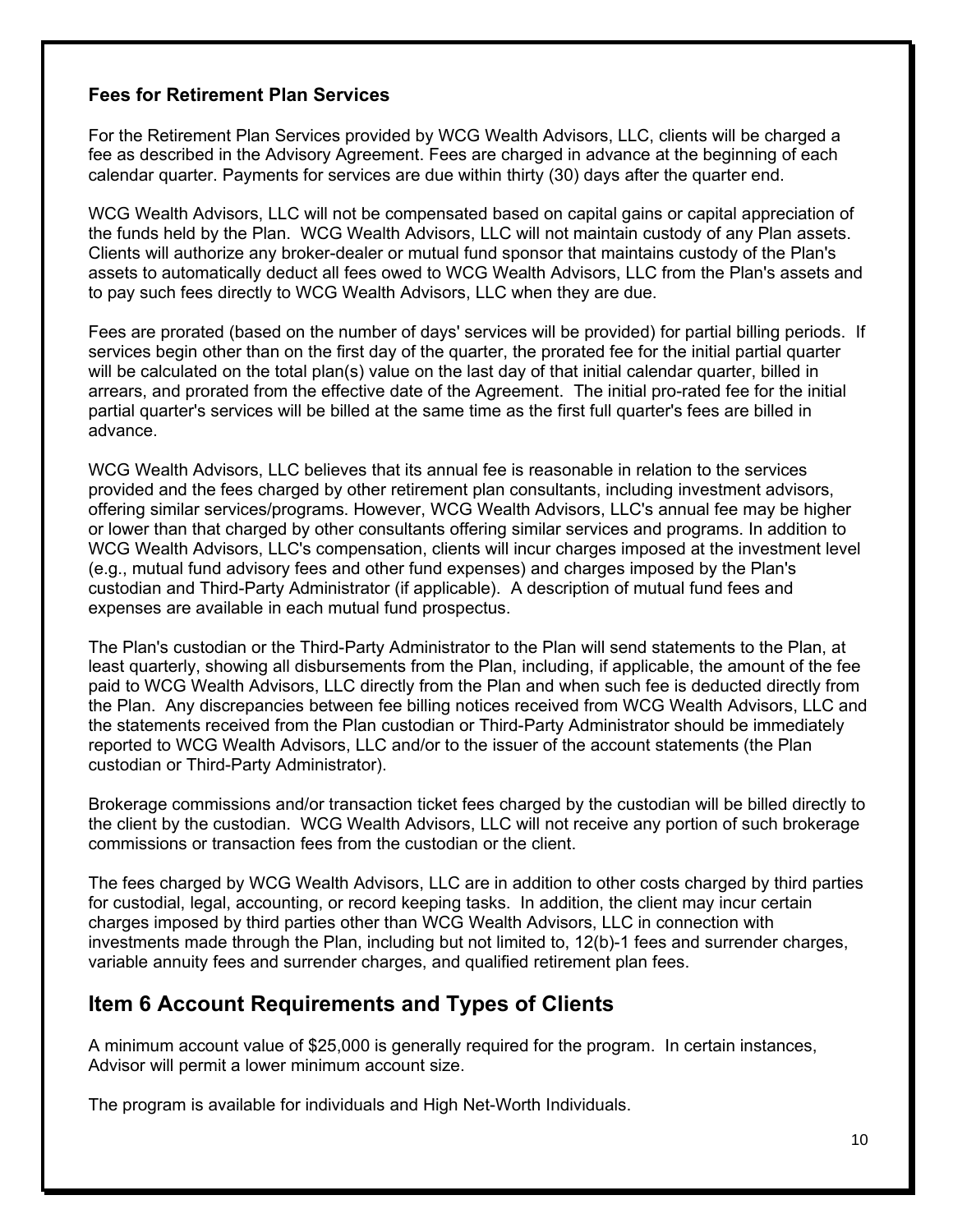## **Item 7 Portfolio Manager Selection and Evaluation**

WCG Wealth Advisors, LLC through its' Investment Advisor Representatives, is responsible for tailored investment advice and asset management on the purchase and sale of various types of investments, such as:

- mutual funds
- exchange-traded funds ("ETFs")
- variable annuity subaccounts
- equities
- fixed income securities

Advice is provided to clients based on their individual needs and investment objectives. Clients may impose restrictions on investing in certain securities or groups of securities in the written advisory agreement.

WCG Wealth Advisors, LLC generally requires that Investment Advisor Representatives involved in determining or giving investment advice have several years of experience dealing with individuals and/or small businesses. WCG Wealth Advisors, LLC does not select, review or recommend partners or portfolio managers not registered with the firm.

There are no differences between how the wrap fee program is managed and how other accounts are managed.

The other non-wrap fee programs provided by the advisor include:

#### • **Asset Management**

WCG Wealth Advisors, LLC through its investment advisor representatives provides ongoing investment advice and management on assets in the client's custodial Strategic Wealth Management (SWM) account held at LPL Financial. Strategic Wealth Management is the name of the custodial account offered through LPL Financial to support investment advisory services provided by WCG Wealth Advisors, LLC to our clients. More specific account information and acknowledgements are further detailed on the account application.

Investment advisor representatives provide advice on the purchase and sale of various types of investments, such as mutual funds, exchange-traded funds ("ETFs"), variable annuity subaccounts, real estate investment trusts ("REITs"), equities, and fixed income securities. The advice is tailored to the individual needs of the client based on the investment objective chosen by the client in order to help assist clients in attempting to meet their financial goals. Accounts are reviewed on a regular basis and rebalanced as necessary according to each client's investment profile.

A minimum account value of \$25,000 is generally required for the program. In certain instances, WCG Wealth Advisors, LLC will permit a lower minimum account size.

Assets managed in a wrap fee account are not managed differently from a non-wrap fee account. However, WCG Wealth Advisors, LLC may charge a higher fee, up to 2.5%, and receive a portion of the wrap fee for services provided.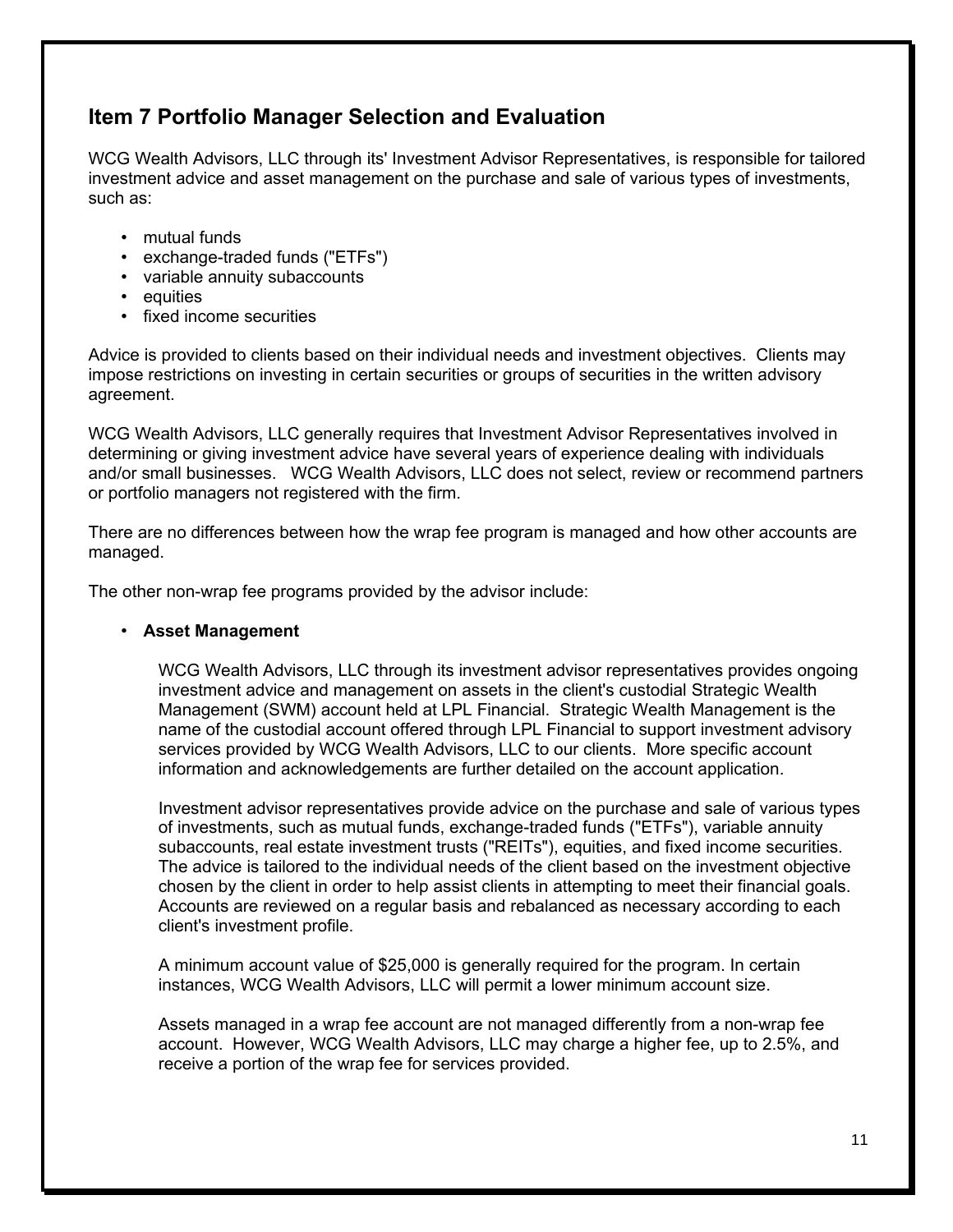WCG Wealth Advisors, LLC offers asset management on a discretionary and nondiscretionary basis. As of November 23, 2016, the firm has \$828,963,890 in discretionary assets under management and \$8,128,531 in non-discretionary assets under management.

#### • **Third Party Advisory Services**

The Advisor has entered into agreements with various third-party advisors. Under these agreements, the Advisor offers clients various types of programs sponsored by these advisors. All third-party investment advisors to whom the Advisor will refer clients will be licensed as investment advisors by their resident state and any applicable jurisdictions or registered investment advisors with the Securities and Exchange Commission.

After gathering information about a client's financial situation and investment objectives, the Advisor will assist the client in selecting a particular third-party program. The Advisor receives compensation pursuant to its agreements with these third-party advisors for introducing clients to these third-party advisors and for certain ongoing services provided to clients.

This compensation is disclosed to the client in a separate disclosure document and is typically equal to a percentage of the investment advisory fee charged by that third-party advisor or a fixed fee. The disclosure document provided by the Advisor will clearly state the fees payable to the Advisor and the impact to the overall fees due to these payments.

Since compensation the Advisor receives may differ depending on the agreement with each third-party advisor, the Advisor may have an incentive to recommend one third-party advisors over another, if the compensation arrangements are more favorable. Since the independent third-party advisor may pay the fee for the investment advisory services of the Advisor, the fee paid to the Advisor is not negotiable, under most circumstances.

Fees paid by clients to independent third-parties are established and payable in accordance with the Form ADV 2A or other equivalent disclosure document of each independent thirdparty advisor to whom the Advisor refers its clients, and may or may not be negotiable, as disclosed in the disclosure documents of the third-party advisor.

Clients who are referred to third-party investment advisors will receive full disclosure, including services rendered and fee schedules, at the time of the referral, by delivery of a copy of the relevant third-party advisor's Form ADV 2A or equivalent disclosure document at the same time as the Form ADV 2A or equivalent disclosure document of the Advisor.

In addition, if the investment program recommended to a client is a wrap fee program the client will also receive the wrap fee brochure provided by the sponsor of the program. The Advisor will provide to each client all appropriate disclosure statements, including disclosure of solicitation fees to the Advisor and its advisory associates.

#### • **Optimum Market Portfolios Program (OMP)**

OMP offers clients the ability to participate in a professionally managed asset allocation program using Optimum Funds Class I shares. Under OMP, client will authorize LPL Financial on a discretionary basis to purchase and sell Optimum Funds pursuant to investment objectives chosen by the client. Advisor will assist the client in determining the suitability of OMP for the client and assist the client in setting an appropriate investment objective. Advisor will have discretion to select a mutual fund asset allocation portfolio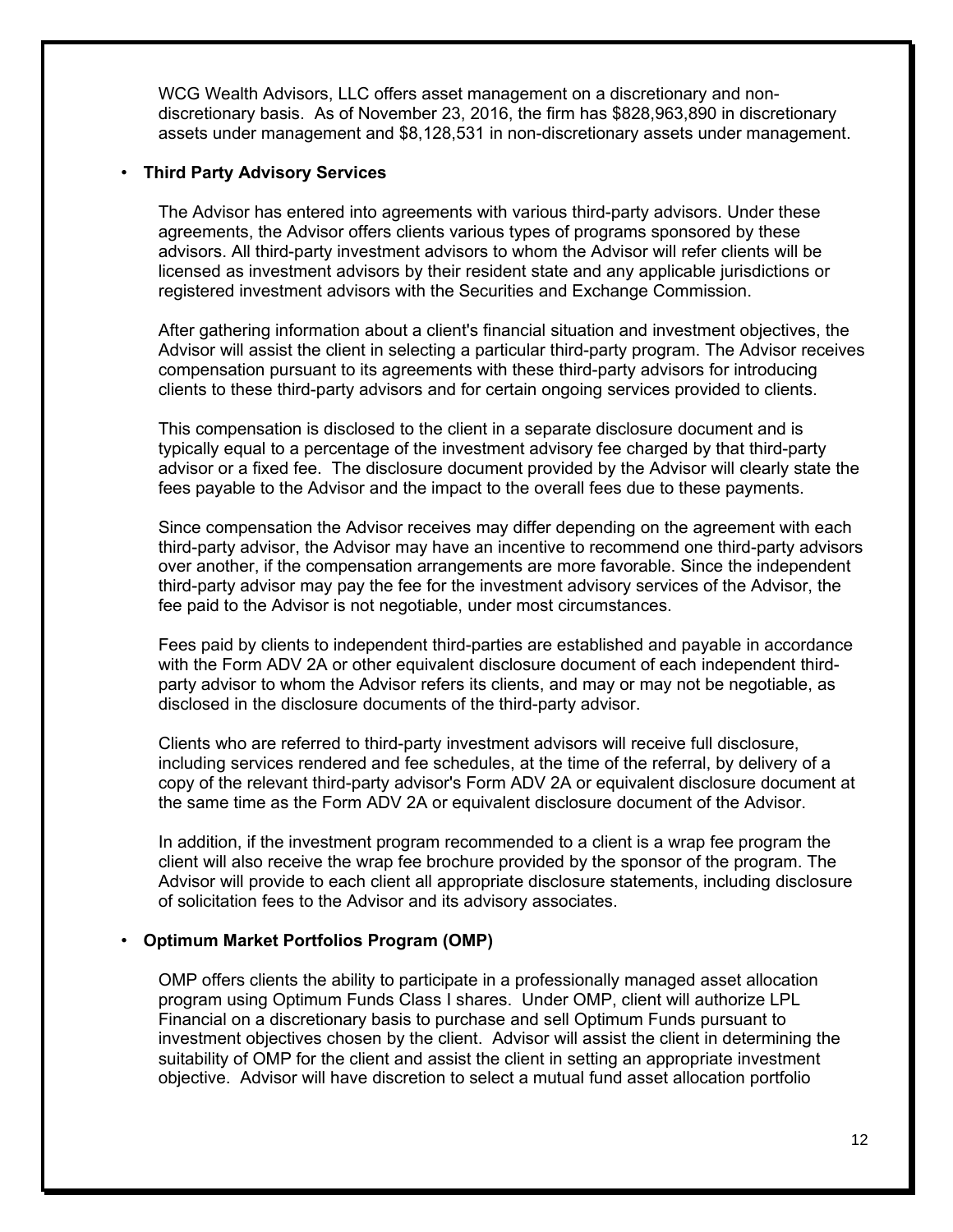designed by LPL Financial consistent with the client's investment objective. LPL Financial will have discretion to purchase and sell Optimum Funds pursuant to the portfolio selected for the client. LPL Financial will also have authority to rebalance the account.

A minimum account value of \$15,000 is required for OMP.

#### • **Personal Wealth Portfolios Program (PWP)**

PWP offers clients an asset management account using asset allocation model portfolios designed by LPL Financial. Advisor will have discretion for selecting the asset allocation model portfolio based on client's investment objective. Advisor will also have discretion for selecting third party money managers (PWP Advisors) or mutual funds within each asset class of the model portfolio. LPL Financial will act as the overlay portfolio manager on all PWP accounts and will be authorized to purchase and sell on a discretionary basis mutual funds and equity and fixed income securities.

A minimum account value of \$250,000 is required for PWP.

#### • **Model Wealth Portfolios Program (MWP)**

MWP offers clients a professionally managed mutual fund asset allocation program. WCG Wealth Advisors, LLC investment advisor representatives will obtain the necessary financial data from the client, assist the client in determining the suitability of the MWP program and assist the client in setting an appropriate investment objective. The Advisor will initiate the steps necessary to open an MWP account and have discretion to select a model portfolio designed by LPL Financials Research Department consistent with the client's stated investment objective. LPL Financials Research Department is responsible for selecting the mutual funds within a model portfolio and for making changes to the mutual funds selected.

The client will authorize LPL Financial to act on a discretionary basis to purchase and sell mutual funds (including in certain circumstances exchange traded funds) and to liquidate previously purchased securities. The client will also authorize LPL Financial to effect rebalancing for MWP accounts.

In the future, the MWP program may make available model portfolios designed by strategists other than LPL Financials Research Department. If such models are made available, Advisor will have discretion to choose among the available models designed by LPL Financial and outside strategists.

A minimum account value of \$25,000 is required for MWP.

#### • **Manager Access Select Program**

Manager Access Select provides clients access to the investment advisory services of professional portfolio management firms for the individual management of client accounts. Advisor will assist client in identifying a third party portfolio manager (Portfolio Manager) from a list of Portfolio Managers made available by LPL Financial. The Portfolio Manager manages client's assets on a discretionary basis. Advisor will provide initial and ongoing assistance regarding the Portfolio Manager selection process.

A minimum account value of \$100,000 is required for Manager Access Select, however, in certain instances, the minimum account size may be lower or higher.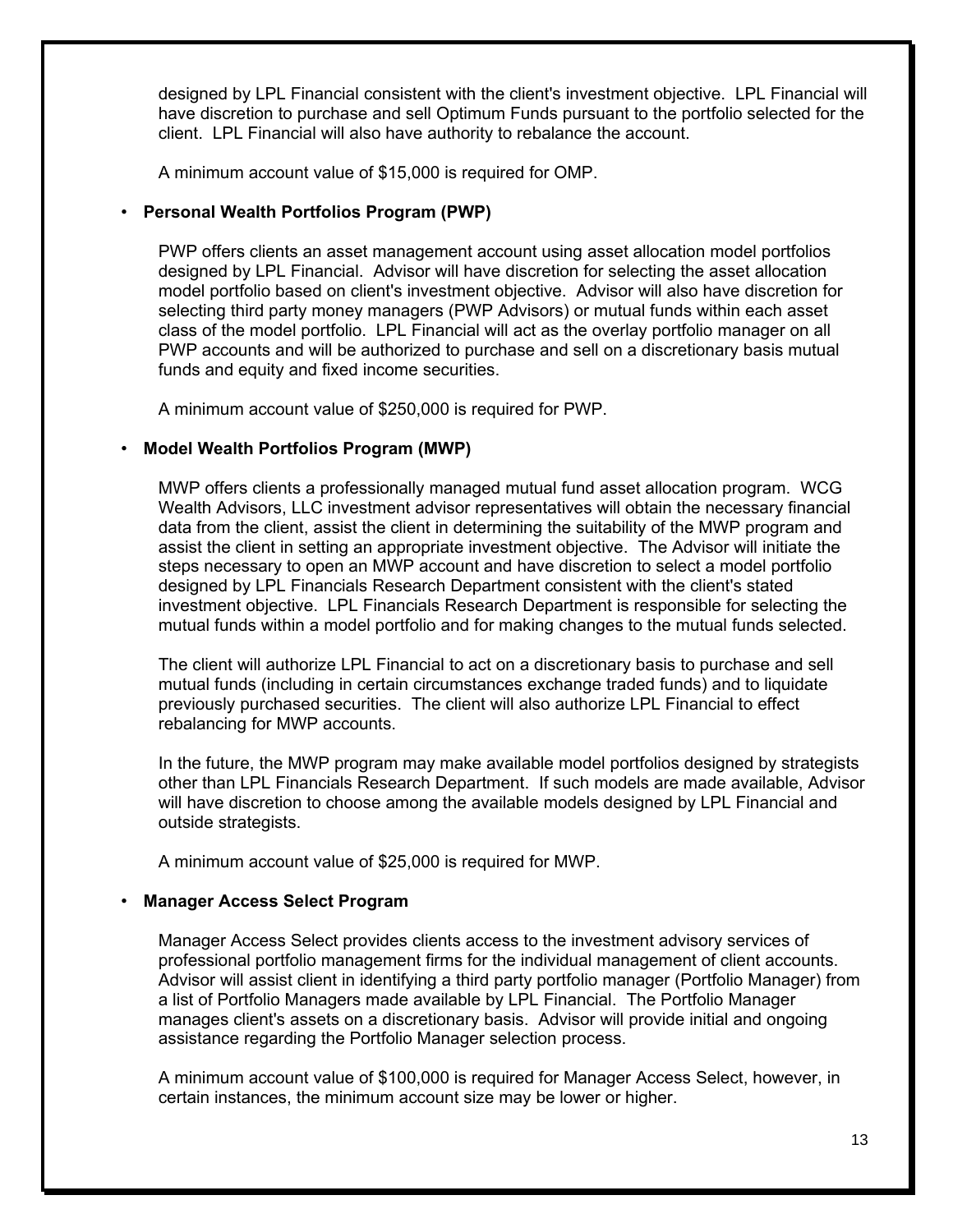An advisor recommending the wrap fee program receives compensation as a result of a client's participation in the program. The amount of this compensation may be more than what the person would receive if the client participated in other programs or paid separately for investment advice, brokerage, and other services. Therefore, advisors may have a financial incentive to recommend the wrap fee program over other programs or services.

There may be addition fees on assets help in the wrap program, such as mutual fund expenses and mark-ups, mark-downs, or spreads paid to market makers. A more detailed description of these fees and circumstances is detailed above in Item 4 above.

For more information about the associated person of Advisor managing the account, client should refer to the Brochure Supplement for the associated person, which client should have received along with this Brochure at the time client opened the account.

LPL Financial performs certain administrative services for Advisor, including generation of quarterly performance reports for program accounts. Client will receive an individual quarterly performance report, which provides performance information on a time weighted basis. The performance reports are intended to inform clients as to how their investments have performed for a period, both on an absolute basis and compared to leading investment indices.

### **Methods of Analysis and Investment Strategies**

- *Alternative Strategy Mutual Funds.* Certain mutual funds available in the program invest primarily in alternative investments and/or strategies. Investing in alternative investments and/or strategies may not be suitable for all investors and involves special risks, such as risks associated with commodities, real estate, leverage, selling securities short, the use of derivatives, potential adverse market forces, regulatory changes and potential illiquidity. There are special risks associated with mutual funds that invest principally in real estate securities, such as sensitivity to changes in real estate values and interest rates and price volatility because of the fund's concentration in the real estate industry.
- *Closed-End Funds.* Client should be aware that closed-end funds available within the program are not readily marketable. In an effort to provide investor liquidity, the funds may offer to repurchase a certain percentage of shares at net asset value on a periodic basis. Thus, clients may be unable to liquidate all or a portion of their shares in these types of funds.
- *Exchange-Traded Funds (ETFs).* ETFs are typically investment companies that are legally classified as open end mutual funds or UITs. However, they differ from traditional mutual funds, in particular, in that ETF shares are listed on a securities exchange. Shares can be bought and sold throughout the trading day like shares of other publicly-traded companies. ETF shares may trade at a discount or premium to their net asset value. This difference between the bid price and the ask price is often referred to as the "spread." The spread varies over time based on the ETF's trading volume and market liquidity, and is generally lower if the ETF has a lot of trading volume and market liquidity and higher if the ETF has little trading volume and market liquidity. Although many ETFs are registered as an investment company under the Investment Company Act of 1940 like traditional mutual funds, some ETFs, in particular those that invest in commodities, are not registered as an investment company.
- *Exchange-Traded Notes (ETNs).* An ETN is a senior unsecured debt obligation designed to track the total return of an underlying market index or other benchmark. ETNs may be linked to a variety of assets, for example, commodity futures, foreign currency and equities. ETNs are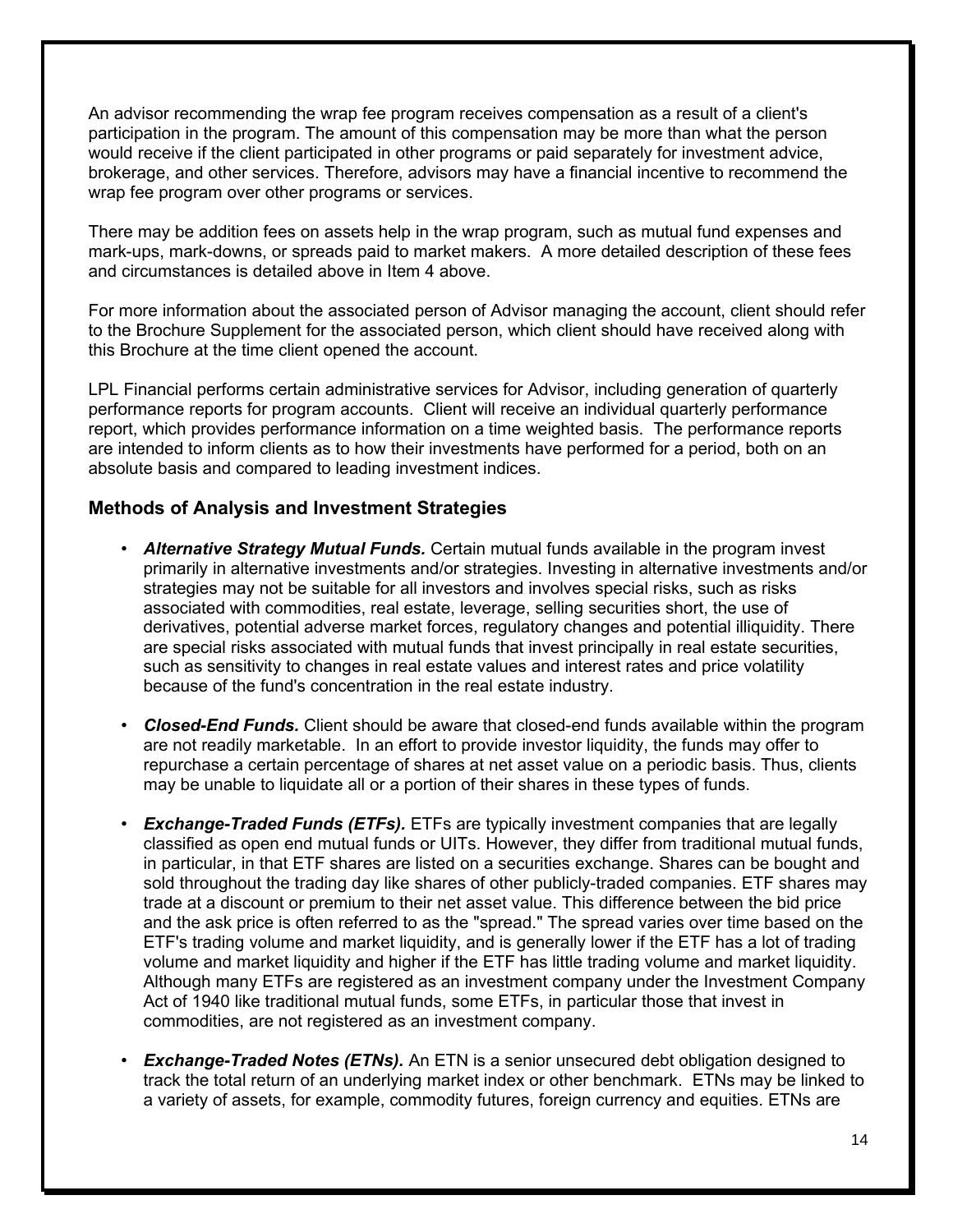similar to ETFs in that they are listed on an exchange and can typically be bought or sold throughout the trading day. However, an ETN is not a mutual fund and does not have a net asset value; the ETN trades at the prevailing market price. Some of the more common risks of an ETN are as follows. The repayment of the principal, interest (if any), and the payment of any returns at maturity or upon redemption are dependent upon the ETN issuer's ability to pay. In addition, the trading price of the ETN in the secondary market may be adversely impacted if the issuer's credit rating is downgraded. The index or asset class for performance replication in an ETN may or may not be concentrated in a specific sector, asset class or country and may therefore carry specific risks.

- *Leveraged and Inverse ETFs, ETNs and Mutual Funds.* Leveraged ETFs, ETNs and mutual funds, sometimes labeled "ultra" or "2x" for example, are designed to provide a multiple of the underlying index's return, typically on a daily basis. Inverse products are designed to provide the opposite of the return of the underlying index, typically on a daily basis. These products are different from and can be riskier than traditional ETFs, ETNs and mutual funds. Although these products are designed to provide returns that generally correspond to the underlying index, they may not be able to exactly replicate the performance of the index because of fund expenses and other factors. This is referred to as tracking error. Continual re-setting of returns within the product may add to the underlying costs and increase the tracking error. As a result, this may prevent these products from achieving their investment objective. In addition, compounding of the returns can produce a divergence from the underlying index over time, in particular for leveraged products. In highly volatile markets with large positive and negative swings, return distortions are magnified over time. Because of these distortions, these products should be actively monitored, as frequently as daily, and are generally not appropriate as an intermediate or long-term holding. To accomplish their objectives, these products use a range of strategies, including swaps, futures contracts and other derivatives. These products may not be diversified and can be based on commodities or currencies. These products may have higher expense ratios and be less tax-efficient than more traditional ETFs, ETNs and mutual funds.
- *Options.* Certain types of option trading are permitted in order to generate income or hedge a security held in the program account; namely, the selling (writing) of covered call options or the purchasing of put options on a security held in the program account. Client should be aware that the use of options involves additional risks. The risks of covered call writing include the potential for the market to rise sharply. In such case, the security may be called away and the program account will no longer hold the security. The risk of buying long puts is limited to the loss of the premium paid for the purchase of the put if the option is not exercised or otherwise sold by the program account.
- *Structured Products.* Structured products are securities derived from another asset, such as a security or a basket of securities, an index, a commodity, a debt issuance, or a foreign currency. Structured products frequently limit the upside participation in the reference asset. Structured products are senior unsecured debt of the issuing bank and subject to the credit risk associated with that issuer. This credit risk exists whether or not the investment held in the account offers principal protection. The creditworthiness of the issuer does not affect or enhance the likely performance of the investment other than the ability of the issuer to meet its obligations. Any payments due at maturity are dependent on the issuer's ability to pay.

In addition, the trading price of the security in the secondary market, if there is one, may be adversely impacted if the issuer's credit rating is downgraded. Some structured products offer full protection of the principal invested, others offer only partial or no protection. Investors may be sacrificing a higher yield to obtain the principal guarantee. In addition, the principal guarantee relates to nominal principal and does not offer inflation protection. An investor in a structured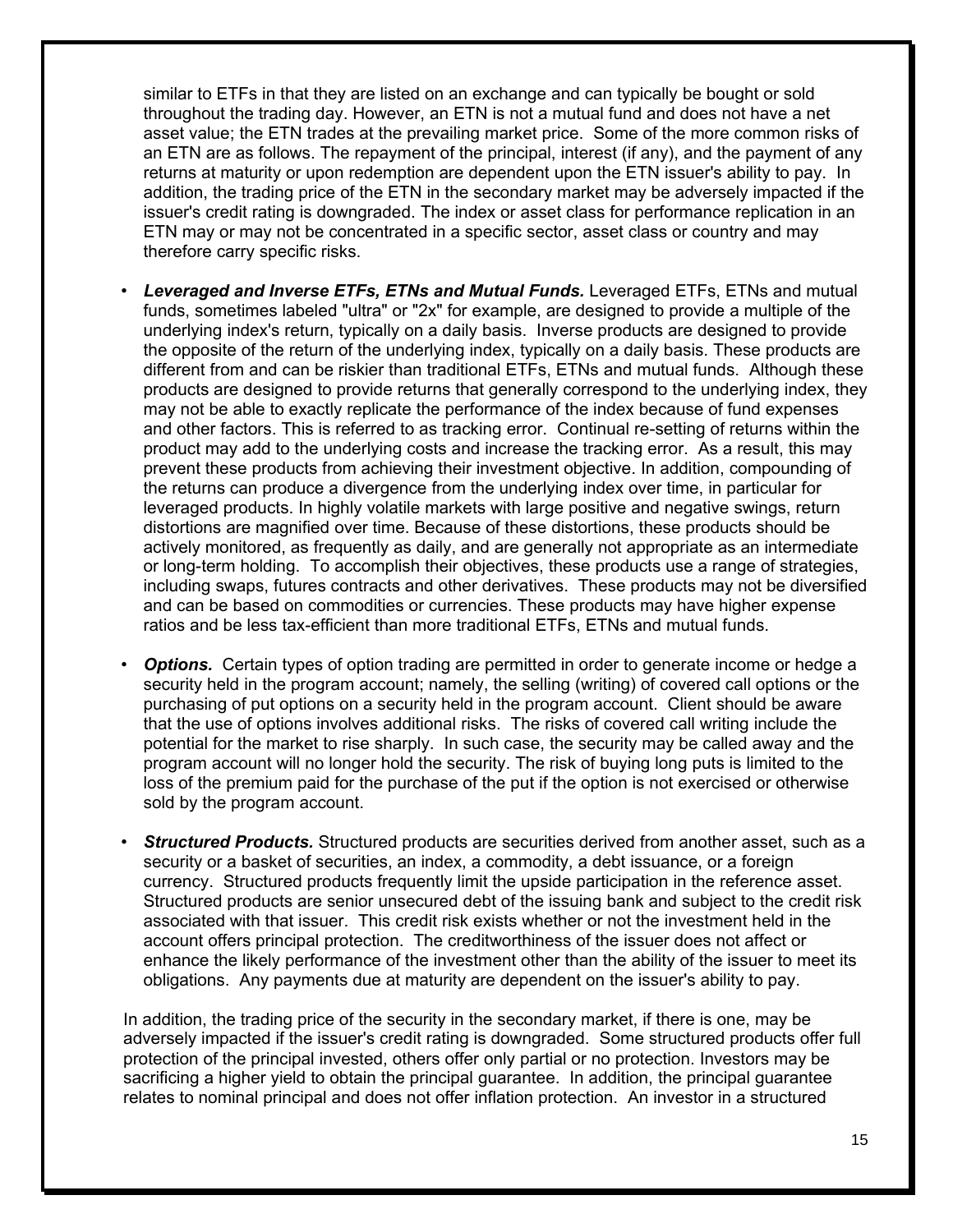product never has a claim on the underlying investment, whether a security, zero coupon bond, or option. There may be little or no secondary market for the securities and information regarding independent market pricing for the securities may be limited. This is true even if the product has a ticker symbol or has been approved for listing on an exchange. Tax treatment of structured products may be different from other investments held in the account (e.g., income may be taxed as ordinary income even though payment is not received until maturity). Structured CDs that are insured by the FDIC are subject to applicable FDIC limits.

- *Hedge Funds and Managed Futures.* Hedge and managed futures funds are available for purchase in the program by clients meeting certain qualification standards. Investing in these funds involves additional risks including, but not limited to, the risk of investment loss due to the use of leveraging and other speculative investment practices and the lack of liquidity and performance volatility. In addition, these funds are not required to provide periodic pricing or valuation information to investors and may involve complex tax structures and delays in distributing important tax information. Client should be aware that these funds are not liquid as there is no secondary trading market available. At the absolute discretion of the issuer of the fund, there may be certain repurchase offers made from time to time. However, there is no guarantee that client will be able to redeem the fund during the repurchase offer.
- *Variable Annuities.* If client purchases a variable annuity that is part of the program, client will receive a prospectus and should rely solely on the disclosure contained in the prospectus with respect to the terms and conditions of the variable annuity. Client should also be aware that certain riders purchased with a variable annuity may limit the investment options and the ability to manage the subaccounts.
- *Margin Accounts.* Client should be aware that margin borrowing involves additional risks.

Margin borrowing will result in increased gain if the value of the securities in the account go up, but will result in increased losses if the value of the securities in the account goes down. The custodian, acting as the client's creditor, will have the authority to liquidate all or part of the account to repay any portion of the margin loan, even if the timing would be disadvantageous to the client. For performance illustration purposes, the margin interest charge will be treated as a withdrawal and will, therefore, not negatively impact the performance figures reflected on the quarterly advisory reports.

#### *It is important to note that no methodology or investment strategy is guaranteed to be successful or profitable. Investing in securities involves the risk of loss that clients should be prepared to bear.*

## **Voting Client Securities**

Advisor does not accept authority to vote client securities. Clients retain the right to vote all proxies that are solicited for securities held in the account. Clients will receive proxies or other solicitations from the custodian of assets. If clients have questions regarding the solicitation, they should contact the Advisor or the contact person that the issuer identifies in the proxy materials. In addition, Advisor does not accept authority to take action with respect to legal proceedings relating to securities held in the account.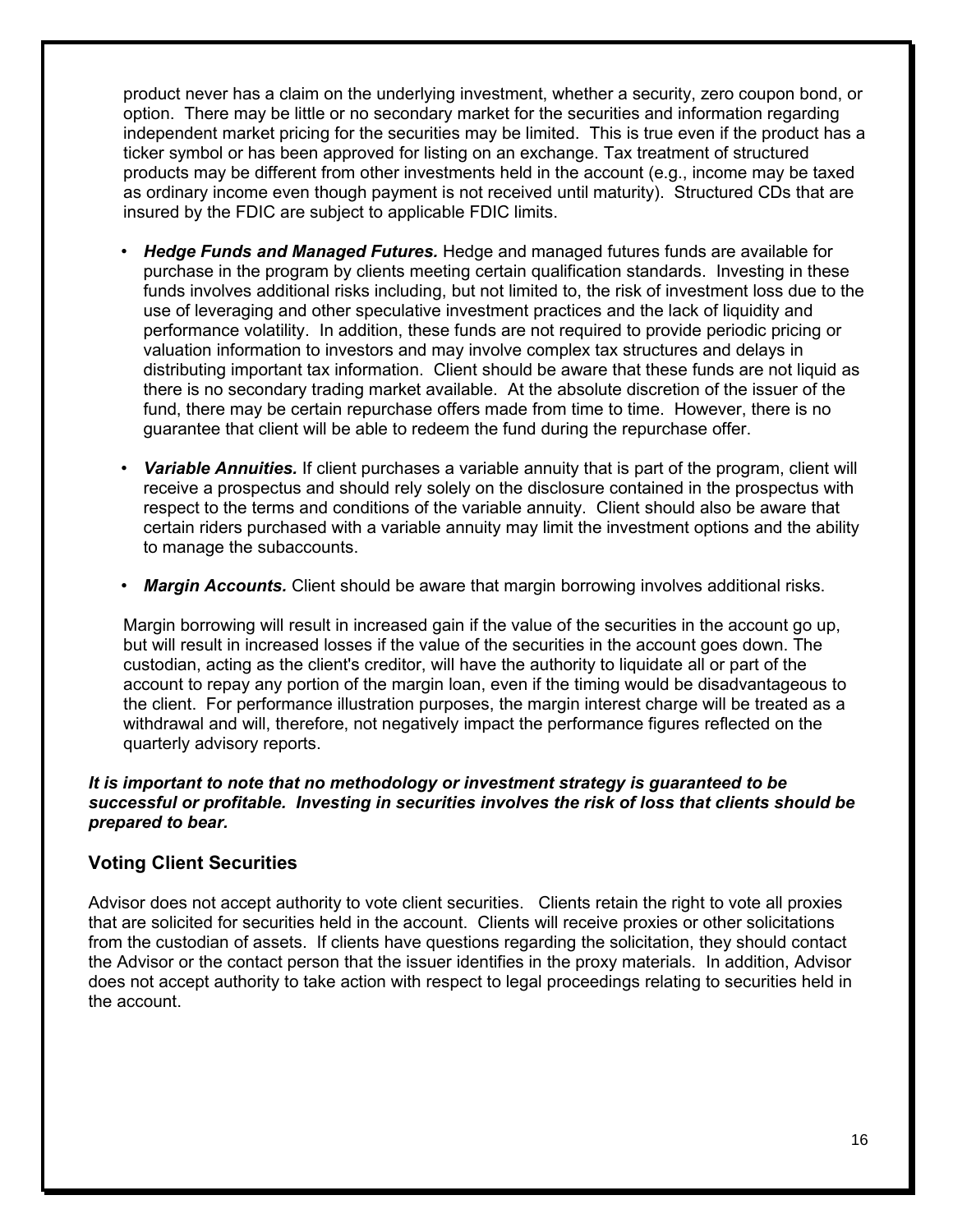## **Item 8 Client Information Provided to Portfolio Managers**

In WCG ISC Portfolios, the Advisor is responsible for account management; there is no separate portfolio manager involved. The Advisor obtains the necessary financial data from the client and assists the client in setting an appropriate investment objective for the account. The Advisor obtains this information by having the client complete an advisory agreement and other documentation. Clients are encouraged to contact the Advisor if there have been any changes in the client's financial situation or investment objectives or if they wish to impose any reasonable restrictions on the management of the account or reasonably modify existing restrictions. Client should be aware that the investment objective selected for the program is an overall objective for the entire account and may be inconsistent with a particular holding and the account's performance at any time. Client should further be aware that achievement of the stated investment objective is a long-term goal for the account.

The Firm policy requires an annual client meeting (one review every 12 months) to determine if there have been any changes in the client's financial situation, investment objectives, or restrictions. In addition, the meeting should incorporate the account performance, appropriateness of the account, and any other information determined pertinent to the client situation. The annual meeting may occur by phone, in person, via e-mail, or via video conference and documentation will be maintained to evidence that for example the following topics were reviewed:

- Client's financial status
- Risk Tolerance
- Time Horizon
- Investment Objective and Goals
- Asset Allocation and/or Account Holdings

Additionally, on a quarterly basis, IARs should review the performance of the client's advisory account and investment objectives.

## **Item 9 Client Contact with Portfolio Managers**

Client should contact Advisor at any time with questions regarding program account.

## **Item 10 Requirements for State-Registered Advisers**

Neither our firm, nor any of our management persons have a material relationship or arrangement with any issuer of securities.

## **Item 11 Additional Information**

## **Disciplinary Information**

None

## **Other Financial Industry Activities and Affiliations**

Advisor is only in the business of providing investment advice. However, associated persons of Advisor are separately licensed as registered representatives through LPL Financial. In this capacity, the associated person can sell securities to clients and receive normal and customary compensation in the form of commissions.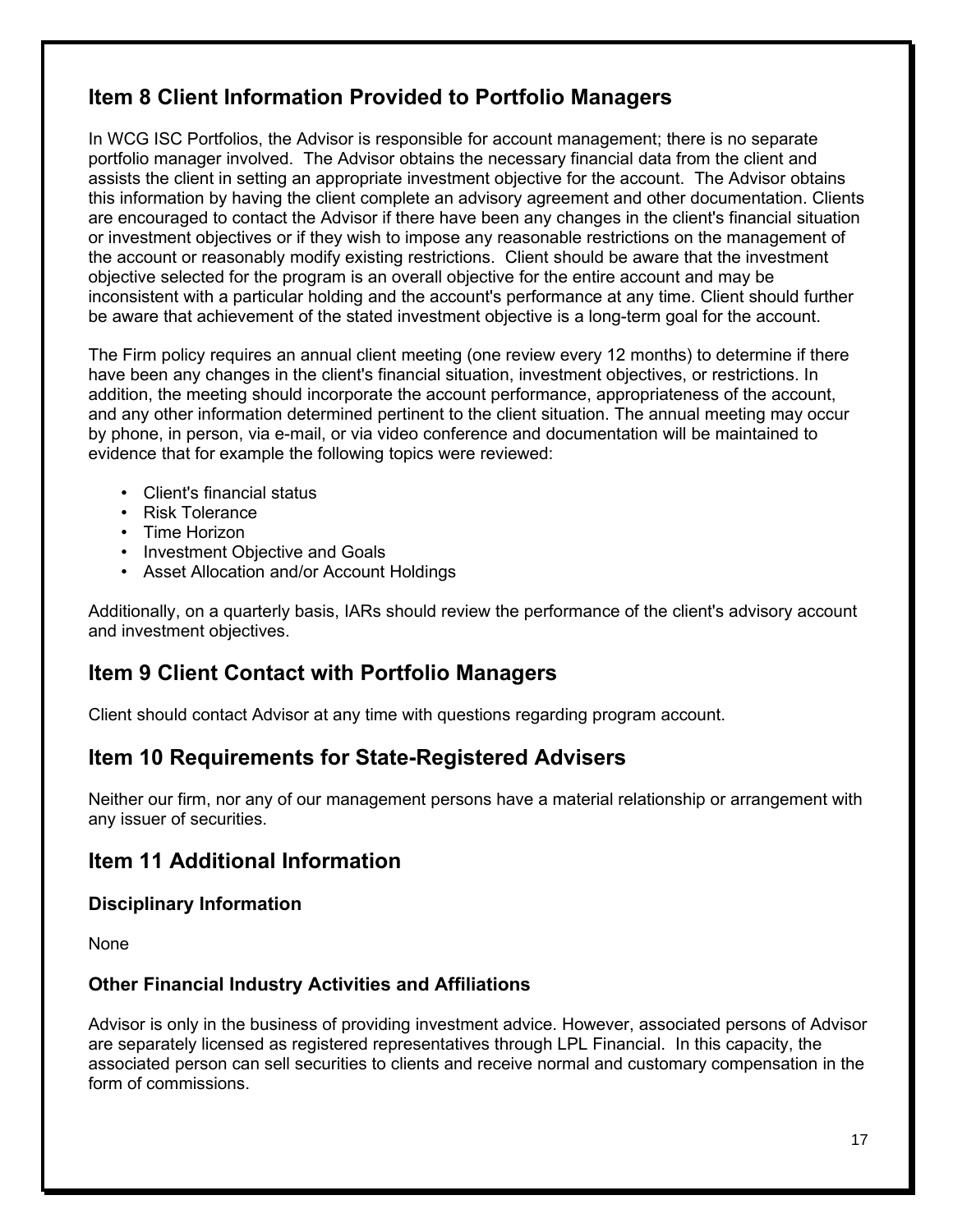Associated persons are also insurance agents. In such capacity, they may offer fixed and variable life insurance products and receive normal and customary commissions as a result of any purchases made by clients.

### **Code of Ethics, Participation or Interest in Client Transactions and Personal Trading**

A copy of Advisor's code of ethics is available to clients or prospective clients upon request by contacting Shelley Echeverria, Chief Compliance Officer at (602) 466-7353 or shelley@wealthcg.com.

Advisor and its associated persons may invest in or otherwise own an interest in the same securities that are recommended to clients within program accounts. This creates a potential conflict of interest. All associated persons are required to place the interests of clients ahead of their own when making personal investments. In addition, Advisor requires that client transactions be placed before associated person personal transactions. Personal trading by associated persons is monitored by the Advisor. Associated persons may also buy or sell a specific security for their own account based on personal investment considerations, which the Advisor may not deem appropriate to buy or sell for clients.

Advisor does not engage in principal transactions with its clients in program accounts.

Neither WCG Wealth Advisors, LLC nor a related person recommends to clients, or buys or sells for client accounts, securities in which you or a related person has a material financial interest.

### **Review of Accounts**

In addition, all program accounts are subjected to a risk based exception reporting system that flags accounts on a quarterly basis for criteria such as performance, trading activity, and concentration. The exception reporting identifies accounts where additional scrutiny or analysis by Advisor may be appropriate.

For those clients to whom WCG Wealth Advisors, LLC provides investment supervisory services, account reviews are conducted on an ongoing basis by Shelley Echeverria, the CCO.

Shelley Echeverria, the Chief Compliance Officer, may also conduct account reviews based on the occurrence of a triggering event, such as a change in client investment objectives and/or financial situation, market corrections and by client request.

During any month that there is activity in the program account, client will receive a monthly account statement from LPL Financial showing account activity as well as positions held in the account at month end.

Additionally, client will receive a confirmation of each transaction that occurs within the program account unless the transaction is the result of a systematic purchase, redemption or exchange. Client will also receive a detailed quarterly report showing performance, positions and activity from LPL Financial.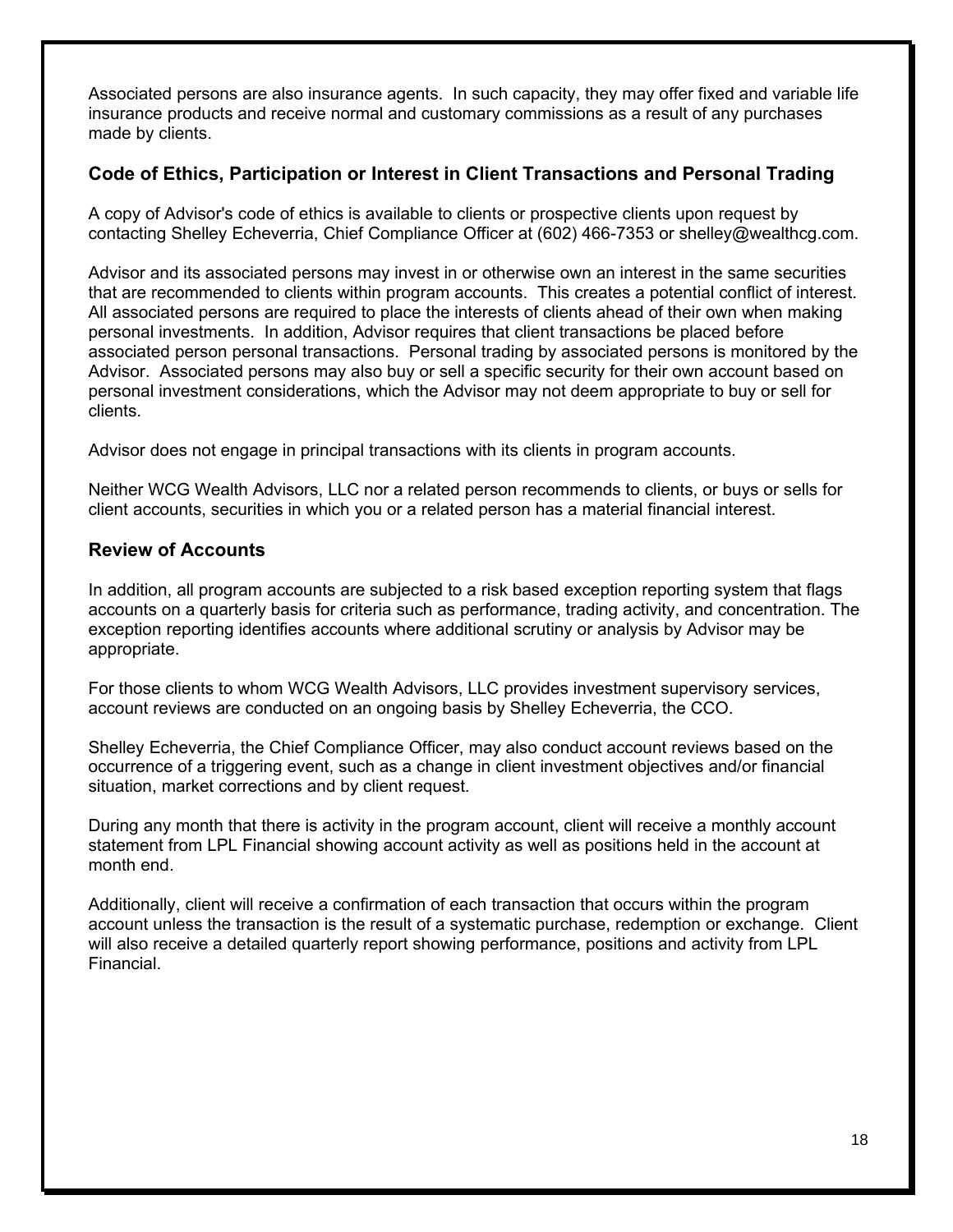## **Other Compensation**

Advisor and its associated persons may receive additional non-cash compensation from product sponsors. However, such compensation may not be tied to the sales of any products. Compensation may include such items as gifts valued at less than \$100 annually, an occasional dinner or ticket to a sporting event, or reimbursement in connection with educational meetings or marketing or advertising initiatives. Product sponsors may also pay for education or training events that may be attended by Advisor's employees and associated persons.

There are no other economic benefits provided by someone who is not a client for providing investment advice.

## **Financial Information**

## **Custody**

LPL Financial is the qualified custodian and maintains custody of client funds and securities in a separate account for each client under the client's name. LPL Financial as a qualified custodian sends account statements showing all transactions, positions, and all deposits and withdrawals of principal and income. LPL Financial sends account statements monthly when the account has had activity or quarterly if there has been no activity. Clients should carefully review those account statements.

Although most securities available in program accounts are custodied at LPL Financial, there are certain securities managed as part of the account that are held at third parties, and not at LPL Financial. For example, variable annuities, hedge funds and managed futures are often held directly with the investment sponsor. For those outside positions, client will receive confirmations and statements directly from the investment sponsor.

For outside positions not custodied at LPL Financial, LPL Financial may receive information (e.g., number of shares held and market value) from the investment sponsor and display that information on statements and reports prepared by LPL Financial. Such information also may be used to calculate performance in performance reports prepared by LPL Financial. Although Advisor believes that the information provided by LPL Financial is accurate, Advisor recommends that clients refer to the statements and reports received directly from the investment sponsor and compare them with the information provided in any statements or reports from LPL Financial. The statements and reports provided by LPL Financial with respect to outside positions should not replace the statements and reports received directly from the investment sponsor.

## **Brokerage Practices**

In WCG ISC Portfolios, Advisor requires that clients direct LPL Financial as the sole and exclusive broker-dealer to execute transactions in the account. LPL Financial is not paid a commission for executing transactions.

Because associated persons of the Advisor are licensed with LPL Financial, this presents a conflict of interest. Clients should understand that not all advisors require their clients to direct brokerage. By directing brokerage to LPL Financial, clients may be unable to achieve the most favorable execution of client transactions. Therefore, directed brokerage may cost clients more money.

Advisor may receive support services and/or products from LPL Financial, which assist the Advisor to better monitor and service program accounts maintained at LPL Financial. These support services and/or products may be received without cost, at a discount, and/or at another negotiated rate, and may include the following: